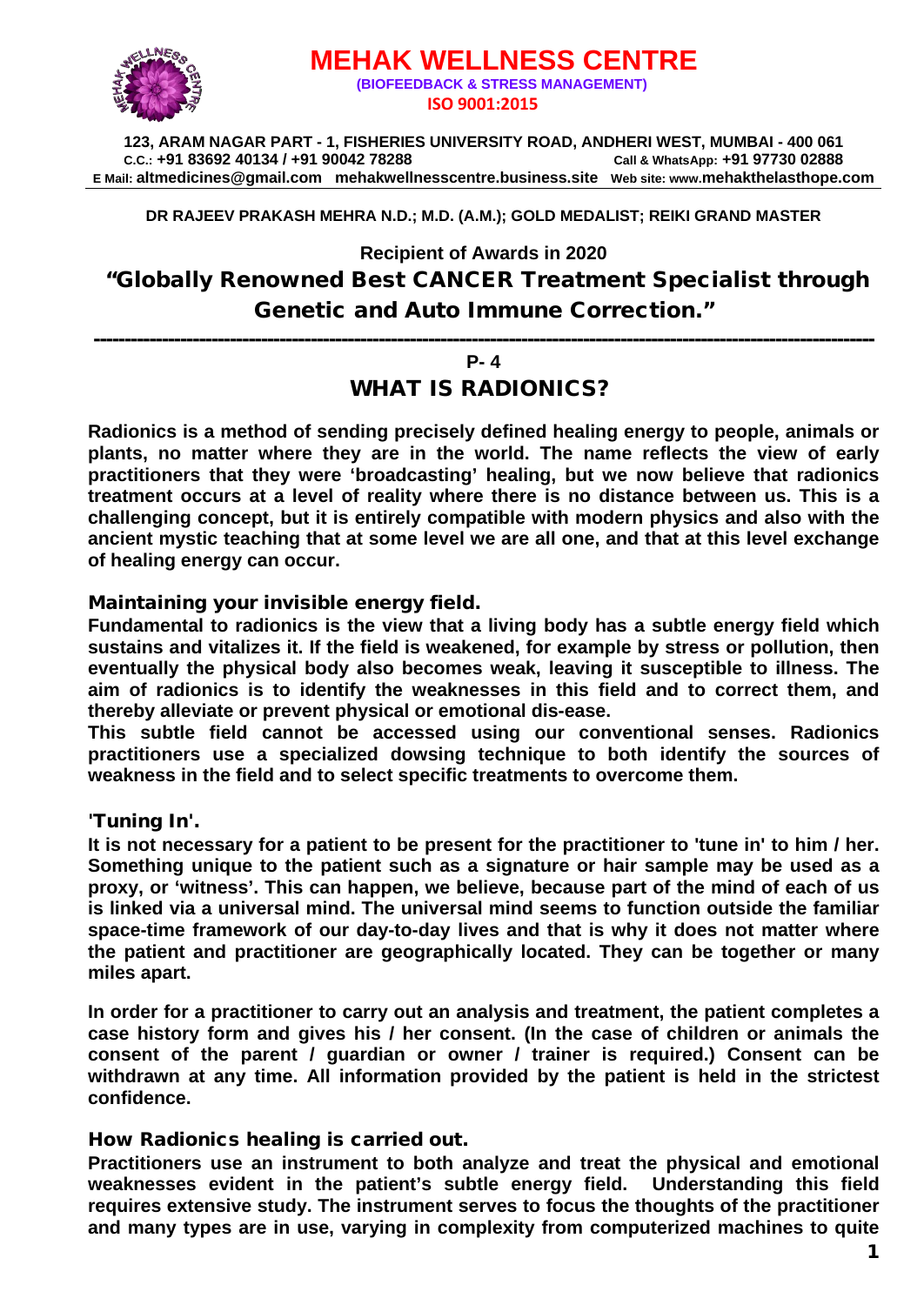**simple devices. Once the weaknesses in the subtle energy field have been identified specific healing treatments, usually coded in the form of numbers called 'rates' which represent the ideal energy states to be induced, are conveyed to the patient with the aid of the instrument.** 

## What to expect during Radionics treatment.

**The first sign that treatment is working may be an increased feeling of wellbeing. An improvement in physical symptoms usually follows. If you have been ill for a long time several months of treatment may be needed. It is advisable to keep in regular contact with your practitioner during your treatment in order for it to be as effective as possible. Radionics treatment can also be helpful for those suffering chronic or terminal illness.**

## What about children, animals and plants?

**All living things may be treated using radionics. Babies, children and animals respond well to treatment. Radionics methods have also been successfully employed in horticulture and agriculture.**

## What people are saying about Radionics today

**In his book, Vibrational Medicine for the 21st Century Richard Gerber M.D. writes:**

**'This developing science provides a whole new understanding of the far-reaching potentials of human consciousness and the hidden capabilities of the multi-dimensional human being.** 

**It is a unique healing modality - a system of diagnosis and treatment geared to more than just the physical body…. It may ultimately teach us the most about the vibrational nature of healing and consciousness itself….and aid us in releasing our own inner capacities for self-healing and healing at a distance.'** 

## IN SHORT:

Radionics **is a technique of healing using extrasensory perception (e.s.p.) and an instrument. It is not directed at the physical body so much as at the subtle energy fields, those fields undetected by the normal senses but which support life and are essential for its functioning. The patient can be with the practitioner or many miles away - distance is irrelevant. The scientific view of the world is now changing and Radionics can be more readily accepted into that view.**

**Experience has shown that radionics treatment can be helpful in a wide range of conditions. It does not replace nor interfere with conventional medical care, but supplements it. It may be of value in situations where conventional medicine has little to offer.**

Radionics **is also a useful supplement to other complementary therapies.**

Radionics **is also an environmentally friendly therapy. There is no drain on natural resources or unwanted side effects.**

Radionics **techniques can also be used to help ANIMALS, SOIL and CROPS.**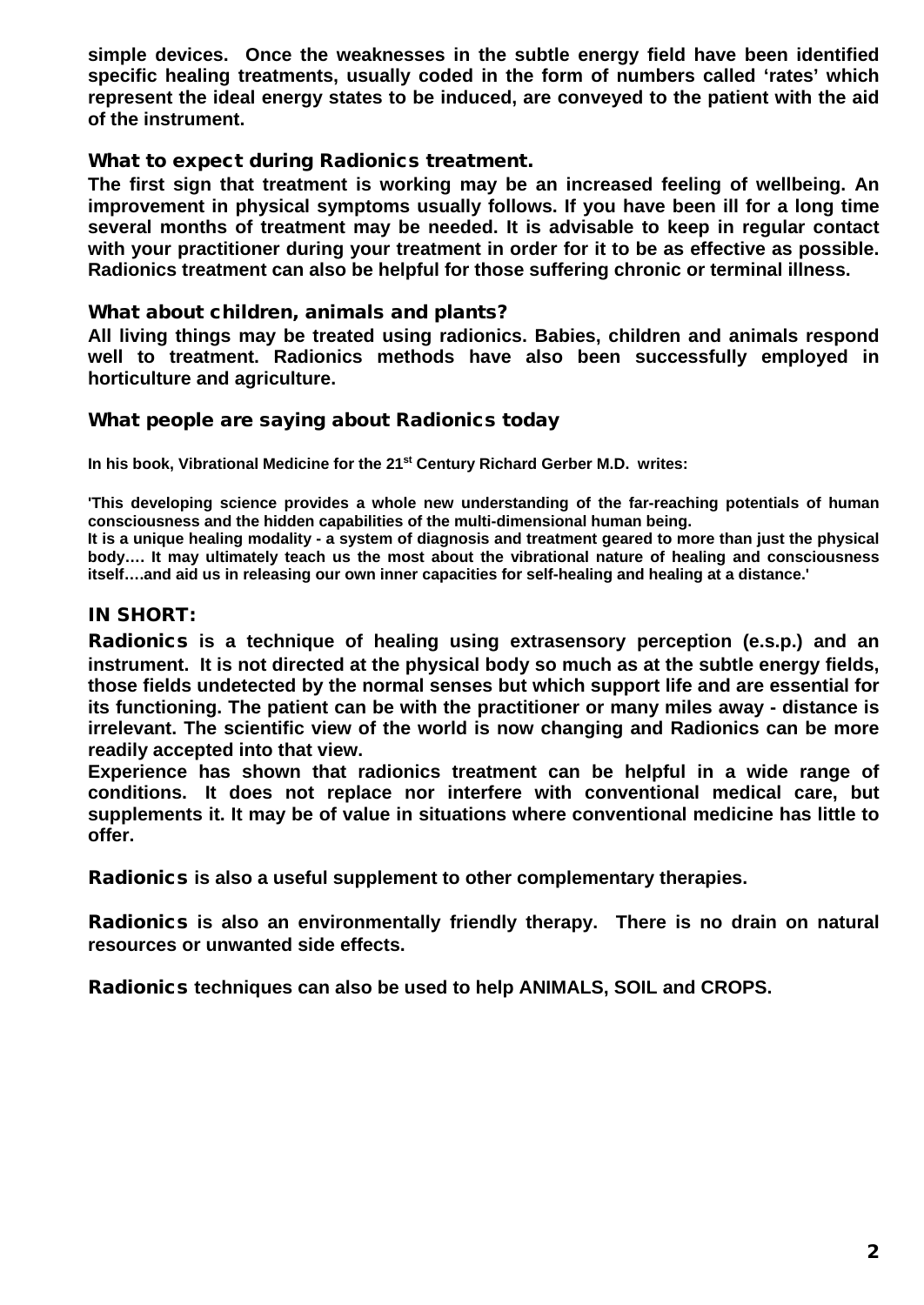**We, at** MEHAK WELLNESS CENTRE**, offer** NON-INVASIVE **Diagnosis on State of the Art, latest 21st Century technology to scan 7000 parameters. Those found week or faulty, with corrective frequencies are restored back to their original levels.**

**This can be diagnosed much before any other modern science equipment / test could diagnose. In most cases diseases / disorders goes undiagnosed, thus time is wasted in bringing back normalcy.** 

**DR RAJEEV PRAKASH MEHRA With vast experience of over 33 years, has worked with chronic cases and winning accolades (80+ Certificates & Awards).** 

**We offer in-house NON-INVASIVE Diagnosis, electronic as well as Pendulum Dowsing followed with Therapy for correction along with anti-dotes & Supplements required to stabilize the condition.**

**DR. MEHRA has contributed more than 8 years in putting together various frequencies to achieve the best suited combinations, and have developed combinations to suit / help any and every disorder / disease.**

**With the combination of various frequencies given as a package, we are able to arrest / correct the problem faster and get better results.**

**More than 120 areas have been identified and combinations are available. The same are available as over the counter "**READY TO USE KITS**".**

**These are available in the form of sugar globules. The same can be made in any material as per the patient's choice – water or vibhuti.**

**Method of taking is very simple, just place 3 to 5 globules in your mouth under your tongue, and let it be dissolved with your saliva. Once dissolved, wait for a minute and repeat from every bottle issued. To be repeated 3 times a day. In an Emergency, can be taken every 5 to 10 minutes. In chronic cases to be taken 6 times a day.**

**As this is** HEALING **with** FREQUENCY**, one needs to continue taking the dose for minimum 4 months. In chronic cases 8 to 12 months.** 

**These are dispensed in 2 dram bottles. 2 sets are dispensed together to last for a month (4 weeks).**

**Charges for a month course are as under:**

- **Rs. 1,000/- Single Remedy**
- **Rs. 2,000/- Single Special / Multi Remedy**
- **Rs. 5,000/- 5 Remedies - (Amino Acids, Calcium, Gem Stones, Hormones, Minerals, Vitamins,) Maintenance kit (5 / 10 bottles)**
- **Rs. 6,000/- Mini kit – 5 Remedies**
- **Rs.11,000/- Regular kit – 10 Remedies**
- **Rs.21,000/- Cancer Kit – 20 Remedies**

## HEALING THRU VIBRATIONS.

## SOLUTION FOR EVERY DISEASE / DISORDER.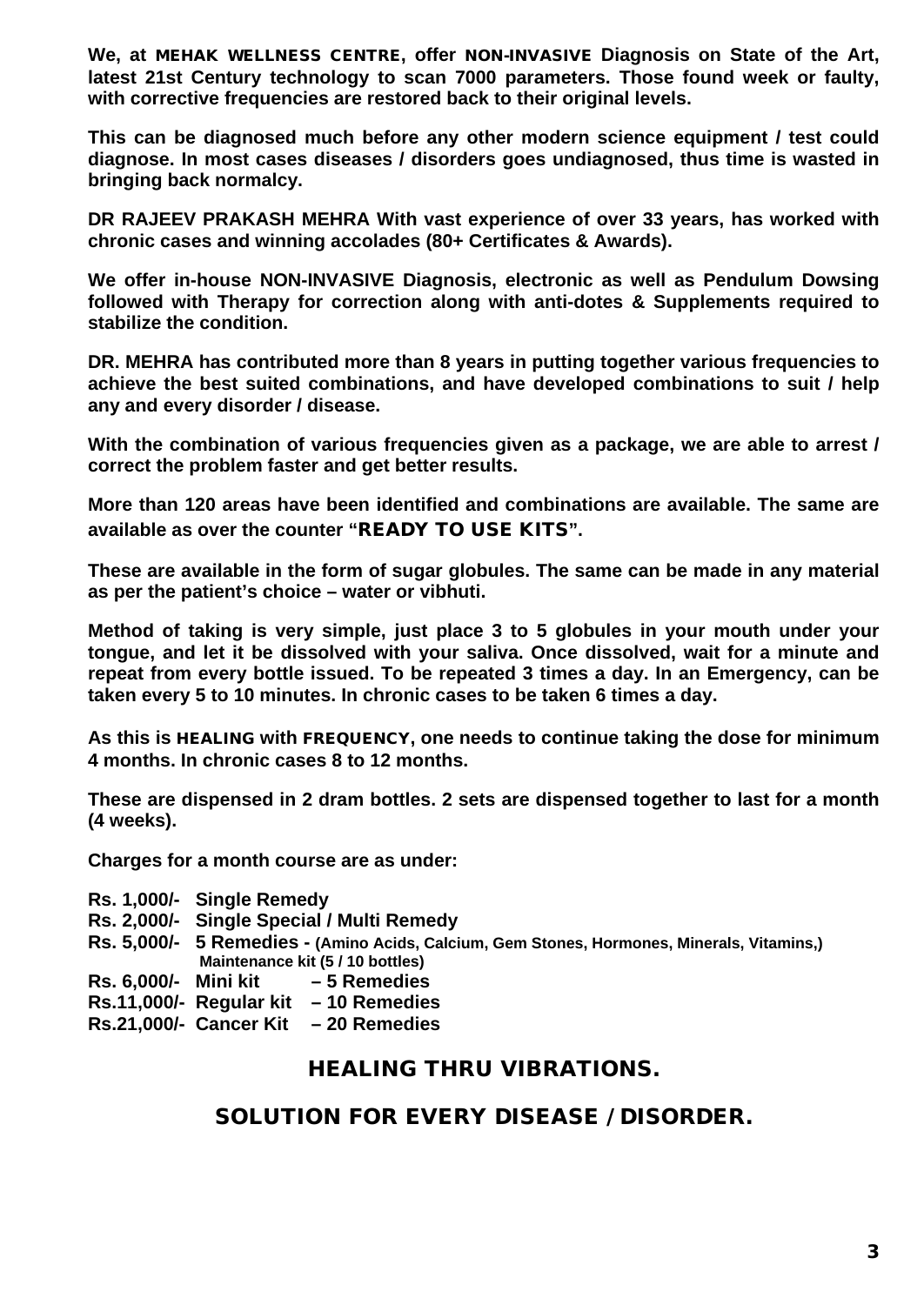# FUSION MEDICATION

**In March 2017, DR RAJEEV PRAKASH MEHRA finally after experimenting for 3 years with a vision to give better results introduced a new combination AYURVEDA with RADIONICS, and this has been termed as** FUSION.

FUSION **– This is a combination of 2 or more systems of medication combined together.**

**We have Ayurveda / Herbal preparations combined with Vibrations. Thus a FUSION of AYURVEDA & VIBRATIONS.**

**This helps in deriving better, faster, positive results from this combination.** 

**The results are better and faster improvement, and the patient ends up having one medicine instead of two.**

**These combinations are prepared as per the requirement of the patient, thus it is MADE TO ORDER. Combinations are made available only on confirmed orders, as per the client's medical reports. Combinations can be made available for any Disorder, Disease or Correction required.**

**These are safe, with no side effects.**

**Dose may vary from 2 to 3 times a day.**

**For Best Results continue for 4 to 6 months.**

Rs.2,400/- **Cost for 60 Tablets / Capsules packing.**

DR RAJEEV PRAKASH MEHRA **recipient of Certificate of Excellence Award for 2018 - 2019** "BEST CANCER SPECIALIST IN ASIA"

&

# "BEST CANCER SPECIALIST DOCTOR OF THE YEAR"

MEHAK WELLNESS CENTRE **– Awarded**

"TOP DIAGNOSTIC CENTRE IN MUMBAI"

**AMONGST THE TOP 10 DIAGNOSIS CENTRES IN MUMBAI. MAY 2019. BY SILICONINDIA.COM**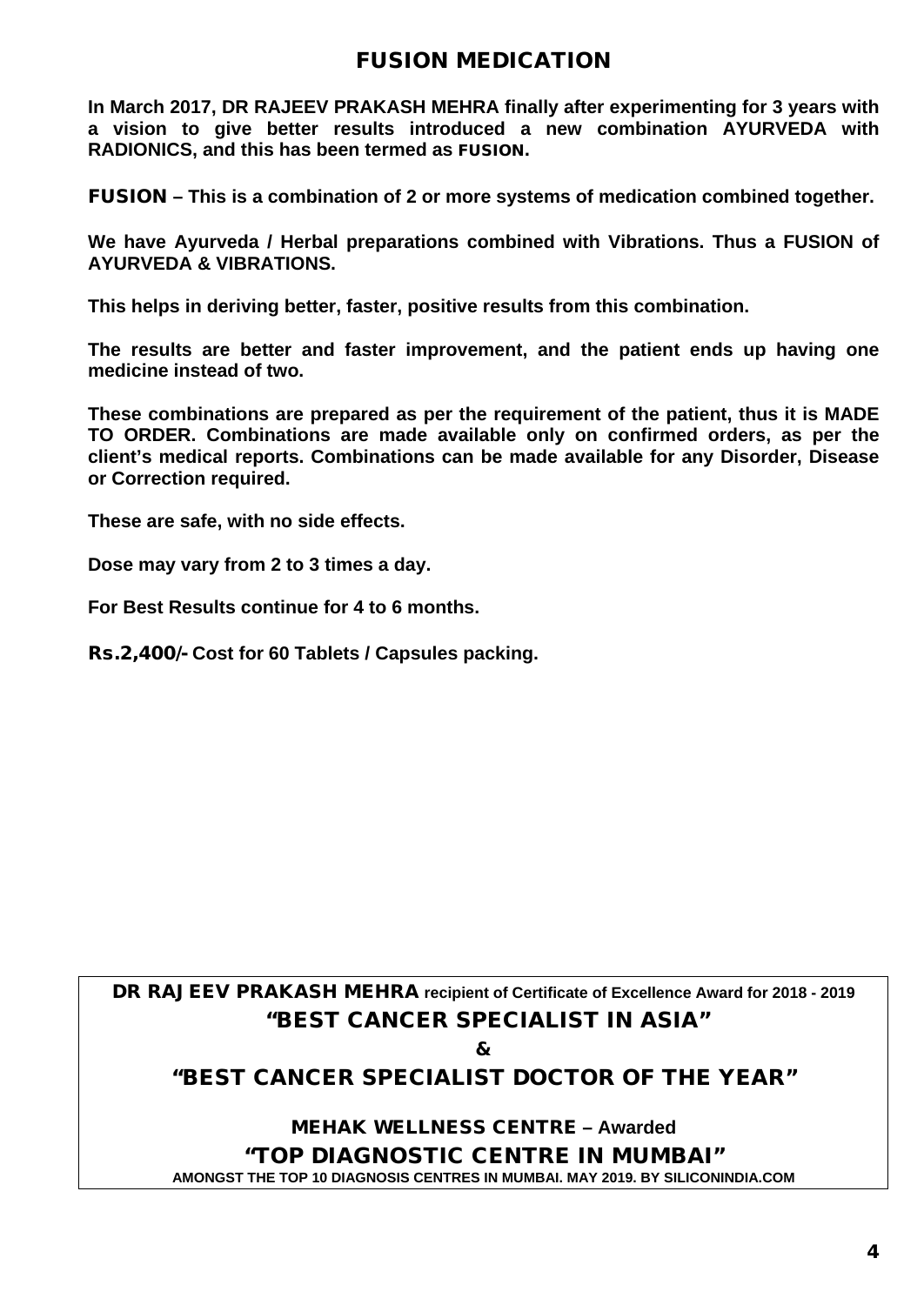**LIST OF READY TO USE KITS AS COMBINATION. FOR ISSUES NOT MENTIONED HEREUNDER, KITS WOULD BE PREPARED AS PER PATIENT'S REQUIREMENT.**

|             | <b>READY TO USE KITS / COMBINATIONS</b>      |
|-------------|----------------------------------------------|
| 1           | <b>EMOTIONAL / MENTAL CARE (Wonder Drug)</b> |
| 2A          | <b>SKIN CARE</b>                             |
| 2B          | <b>SKIN CARE (ACNE)</b>                      |
| 2C          | <b>SKIN CARE (HERPES / SHINGLES)</b>         |
| 2D          | <b>HERPES CARE</b>                           |
| 3A          | <b>COLD &amp; SINUS CARE</b>                 |
| 3B          | <b>COLD &amp; SINUS CARE (SINUS)</b>         |
| 3C          | <b>COLD &amp; SINUS CARE (HAYFEVER)</b>      |
| 3D          | <b>TONSILS CARE</b>                          |
| 4A          | <b>FEVER / FLU &amp; INFECTION CARE</b>      |
| 4B          | <b>CUTS, ULCERS, WOUNDS, GANGARENE CARE</b>  |
| 4C          | <b>DENGUE CARE</b>                           |
| <b>5A</b>   | <b>LIVER / DIGESTION CARE</b>                |
| <b>5B</b>   | <b>CONSTIPATION</b>                          |
| <b>5C</b>   | <b>HEPATITIS CARE</b>                        |
| <b>6A</b>   | <b>EYE CARE</b>                              |
| 6 <b>B</b>  | <b>EYE CARE (CATARACT)</b>                   |
| 6C          | <b>EYE CARE (RETINA)</b>                     |
| 7A          | <b>EAR CARE</b>                              |
| 7В          | <b>DEAFNESS CARE</b>                         |
| <b>8A</b>   | <b>BRAIN CARE (MEMORY / TONING)</b>          |
| <b>8B</b>   | <b>BRAIN CARE (PARALYSIS)</b>                |
| 8C          | <b>BRAIN CARE (MENINGITIS)</b>               |
| 8D          | <b>TRIGEMINAL NEURALGIA</b>                  |
| 8Ε          | <b>SLEEP DISORDERS</b>                       |
| 8F          | <b>BRAIN - WAVES</b>                         |
| 9Α          | <b>FEMALE CARE</b>                           |
| <b>9B</b>   | <b>FEMALE CARE (MENOPAUSE)</b>               |
| 9C          | <b>FEMALE CARE (PREGNANCY)</b>               |
| 9D          | <b>FEMALE CARE (BLEEDING)</b>                |
| <b>10A</b>  | <b>MALE CARE</b>                             |
| <b>10B</b>  | <b>MALE CARE (PROSTATE)</b>                  |
| <b>10C</b>  | <b>MALE CARE (SPERM)</b>                     |
| <b>10D</b>  | <b>MALE CARE (URINE DISORDERS)</b>           |
| 11          | <b>HAIR CARE</b>                             |
| 12A         | <b>BACK CARE (SPINE)</b>                     |
| <b>12AA</b> | <b>BACK CARE (SPINE)</b>                     |
| 12B         | <b>BACK CARE (SLIP DISC &amp; SCIATICA)</b>  |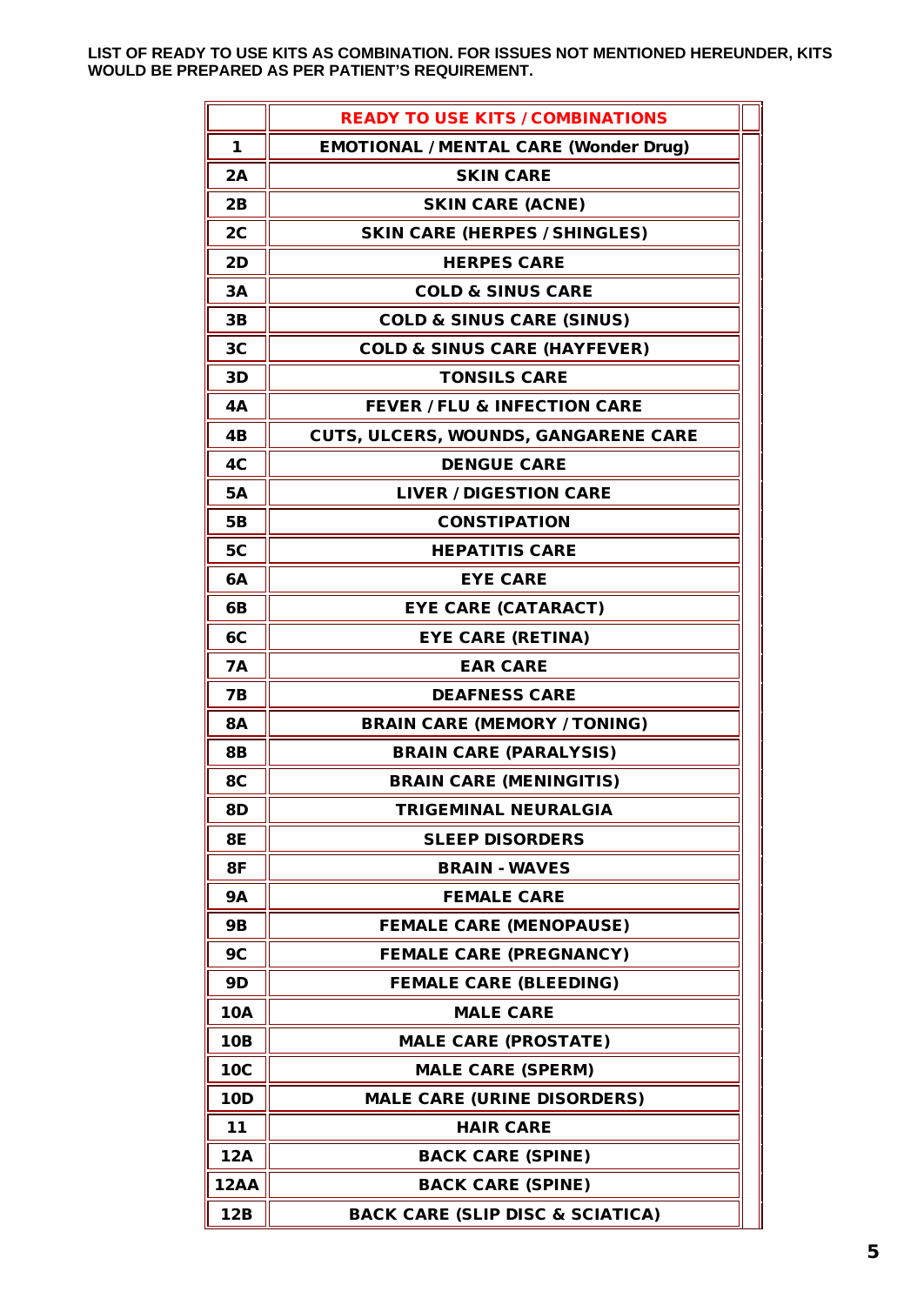| 12C             | <b>SPINE / VERTEBRA</b>                         |
|-----------------|-------------------------------------------------|
| 13              | <b>TEETH / GUMS CARE</b>                        |
| <b>14A</b>      | <b>BEDWETTING CARE (INCONTINENCE)</b>           |
| <b>14B</b>      | <b>URINE DISORDERS (SCANTY / EXCESS)</b>        |
| 15              | <b>BLOOD / IMMUNITY CARE (ANAEMIA)</b>          |
| 16              | <b>HIGH BLOOD PRESSURE</b>                      |
| 17              | <b>LOW BLOOD PRESSURE</b>                       |
| 18              | DIABETES CARE (PANCREAS / INSULIN SUPPORT)      |
| 19              | <b>ADDICTIONS CARE</b>                          |
| 20A             | <b>ARTHRITIS CARE (RHUMATISM / GOUT)</b>        |
| 20B             | <b>KNEE CARE</b>                                |
| <b>20C</b>      | <b>CALCIUM CARE - B12 / CALCIUM / D2</b>        |
| 21              | <b>VACCINE ANTIDOTE CARE</b>                    |
| 22A             | <b>HEART CARE (H.B.P.)</b>                      |
| 22B             | HEART CARE (CHOLESTEROL / TRIGLYCERIDE)         |
| 23              | <b>EMERGENCY CARE</b>                           |
| 24A             | <b>ASTHMA CARE (CHEST &amp; LUNGS)</b>          |
| 24B             | <b>ASTHMA CARE (BREATHLESSNESS / EMPHYSEMA)</b> |
| <b>24C</b>      | <b>CHEST &amp; LUNGS CARE - FIRST AID</b>       |
| <b>25A</b>      | <b>OBESITY CARE (THYROID / WATER BALANCE)</b>   |
| 25B             | <b>OBESITY CARE (OEDEMA / SWELLING)</b>         |
| <b>26A</b>      | <b>HYPER THYROIDISM CARE</b>                    |
| 26B             | <b>HYPO THYROIDISM CARE</b>                     |
| 27              | <b>ENT CARE</b>                                 |
| 28              | <b>CYST CARE</b>                                |
| 29              | <b>WARTS CARE</b>                               |
| 30A             | <b>VARICOSE VEINS CARE</b>                      |
| 30 <sub>B</sub> | PILES CARE (BLEEDING)                           |
| 31              | <b>HERNIA CARE</b>                              |
| 32              | KIDNEY CARE (GALL BLADDER / KIDNEY STONES)      |
| 33              | <b>GLANDULAR INFECTION CARE</b>                 |
| 34M             | <b>CANCER CARE (MALE)</b>                       |
| 34F             | <b>CANCER CARE (FEMALE)</b>                     |
| 35              | <b>TUBERCULOSIS CARE</b>                        |
| 36              | <b>DETOXIFICATION CARE</b>                      |
|                 |                                                 |
|                 | <b>READY TO USE KITS</b>                        |
|                 | <b>REMEDIES FOR SYSTEM BALANCING</b>            |
| # 51            | <b>BACH FLOWER REMEDIES</b>                     |
| # 52            | <b>BIO TISSUE SALTS</b>                         |
| # 53            | <b>BOWEL NOSODES</b>                            |